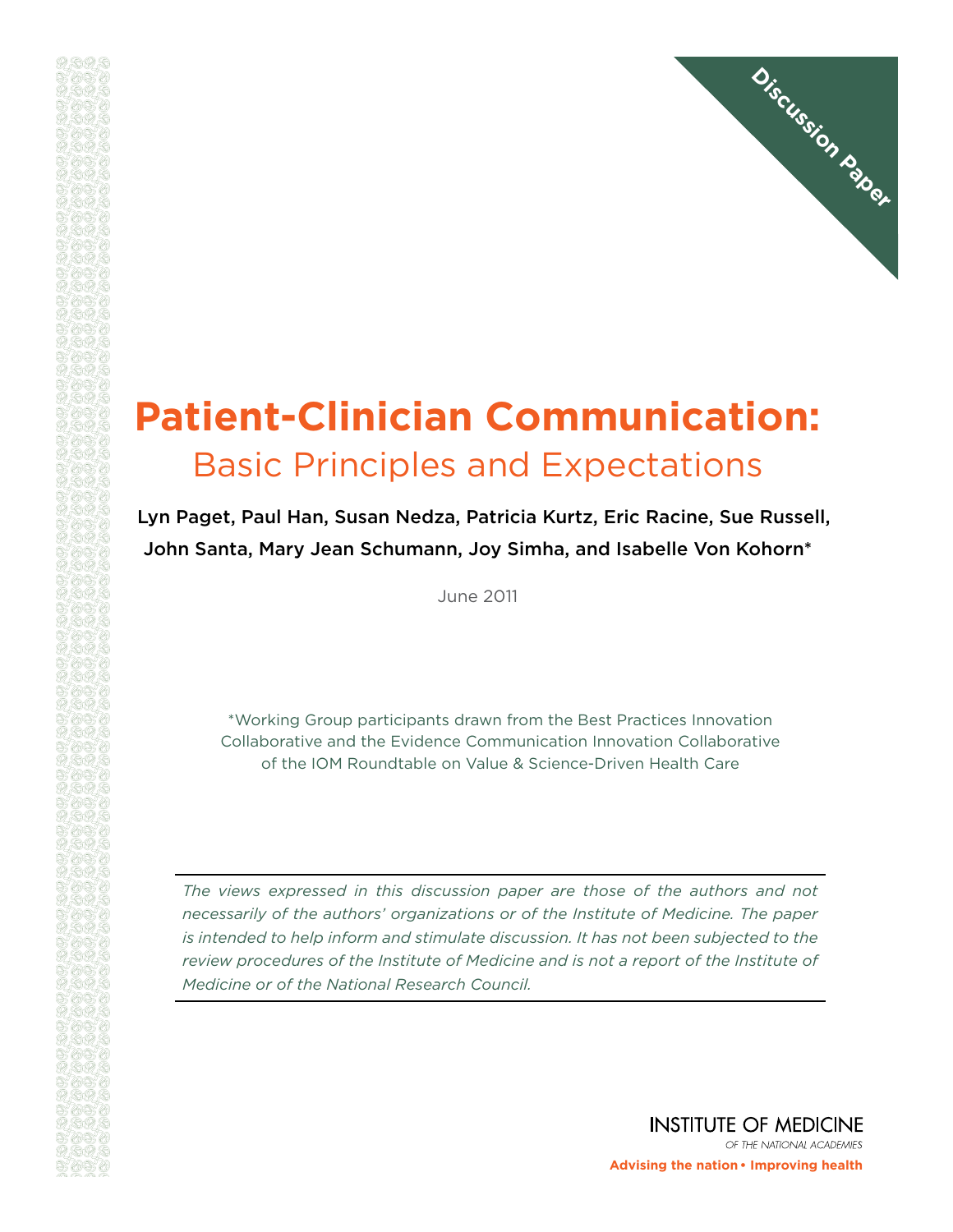## **Patient-Clinician Communication: Basic Principles and Expectations**

Lyn Paget, Paul Han, Susan Nedza, Patricia Kurtz, Eric Racine, Sue Russell, John Santa, Mary Jean Schuman, Joy Simha, and Isabelle Von Kohorn<sup>1</sup>

#### **ACTIVITY**

Marketing experts, decision scientists, patient advocates, and clinicians have developed a set of guiding principles and basic expectations underpinning patient-clinician communication. The work was stewarded under the auspices of the **Best Practices and Evidence Communication Innovation Collaboratives of the Institute of Medicine (IOM) Roundtable on Value & Science-Driven Health Care.** Collaborative participants intend these principles and expectations to serve as common touchstone reference points for both patients and clinicians, as they and their related organizations seek to foster the partnership and patient engagement necessary to improve health outcomes and value from care delivered.

#### **BACKGROUND**

Health care aims to maintain and improve patients' conditions with respect to disease, injury, functional status, and sense of well-being. Accomplishment of these aims is predicated upon a strong patient-clinician partnership, in which the insights of both parties are drawn upon to guide delivery of the best care, tailored to individual circumstances. An important component of this partnership is effective patient-clinician communication.

In the 2001 IOM report *Crossing the Quality Chasm***,** patient-centeredness was defined as one of the six key characteristics of quality care and has continued to be emphasized throughout the IOM's Learning Health System series of publications. Dimensions of patientcenteredness include respect for patient values, preferences, and expressed needs along with a focus on information, communication, and education of patients in clear terms. Consistent and effective communication between patient and clinician has been associated in studies not only with improved patient satisfaction and safety, but also ultimately with better health outcomes, and often with lower costs. Breakdowns of communication, or disregard for patient understanding, context, and preferences, have been cited as contributors to health care disparities and other counterproductive variations in health care utilization rates. **Moreover, professional ethics in health care stress the intrinsic importance of respectful and effective communication as a core aspect of informed consent and a trusting relationship.**

In an era of increasingly personalized medicine and escalating clinical complexity, the importance of effective communication between the patient and the clinician is greater than ever. As the ultimate stakeholders, patients should expect an active role in, and often shared responsibility for, making care decisions that are best for them. Clinicians, in turn, should respect and support patients in this role, valuing their input and prioritizing their preferences in shaping care choices.

 $\overline{a}$ 

<sup>&</sup>lt;sup>1</sup> Working Group participants drawn from the Best Practices Innovation Collaborative and the Evidence Communication Innovation Collaborative of the IOM Roundtable on Value & Science-Driven Health Care.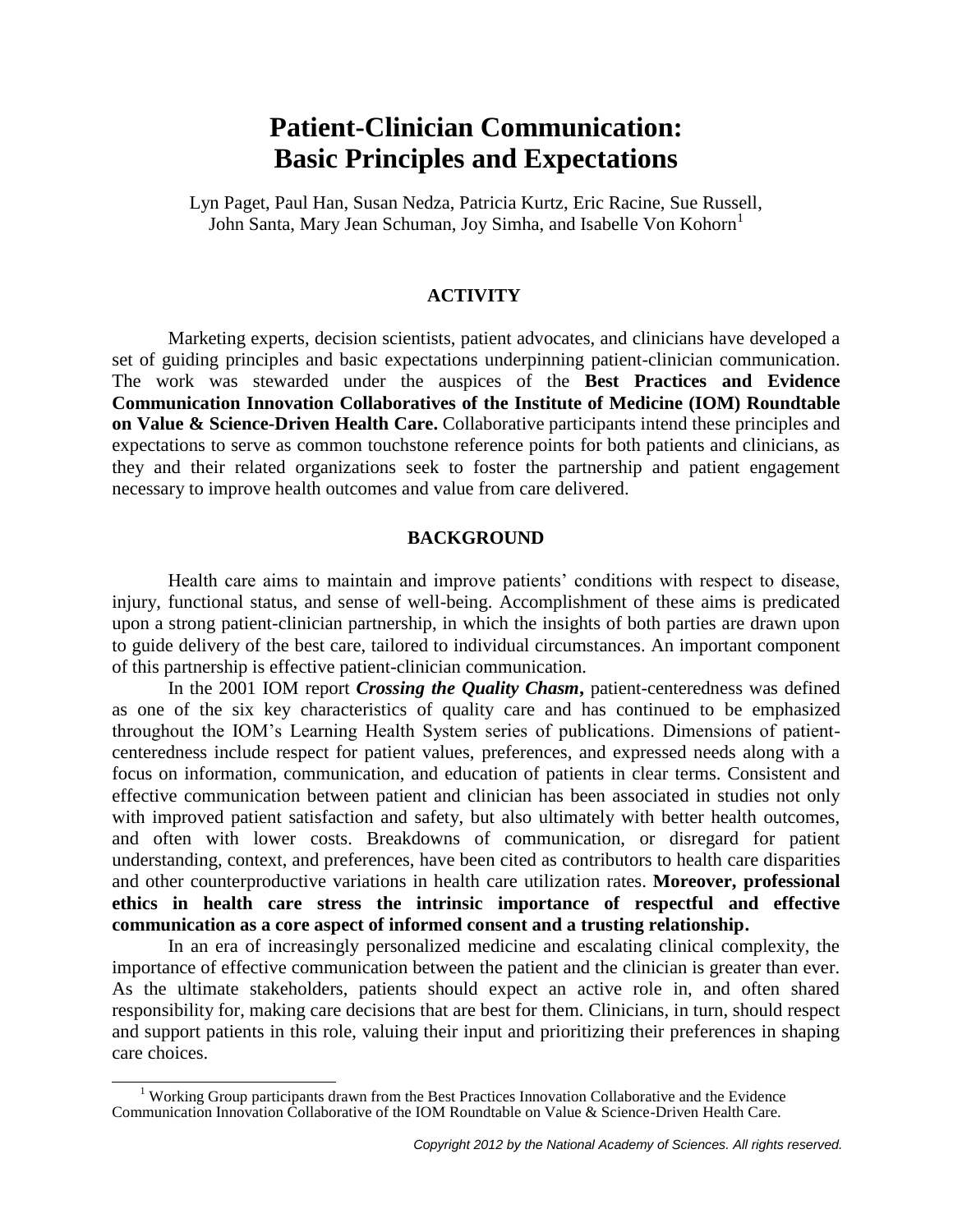Whether considering risks and benefits or personal values and preferences, patients and clinicians each have unique and important information to contribute to understanding and deciding on prevention, diagnosis, or treatment options. Obtaining the highest-value care for each individual requires establishing common goals and expectations for care through shared deliberation that marshals the best information. Effective communication therefore requires clarity about patient and clinician roles, responsibilities, and expectations for health care; principles to guide the spirit and nature of patient-clinician communication; and approaches to tailor communication appropriately to circumstances (e.g., routine care, chronic disease management, life-threatening disease) and individual patient needs (e.g., health literacy and numeracy, living circumstances, language barriers, decision-making capacity).

Passage of the **Patient Protection and Affordable Care Act of 2010** offers both opportunity and mandate to reorient strategies, incentives, and practices in support of health care that reliably delivers Americans the best care at the highest value—care that is effective, efficient, and most appropriate for the circumstances. As an element of best practice, the effectiveness of patient-clinician communication can be as important as that of a diagnostic or treatment tool and should be the product of similarly systematic assessment and evaluation. The principles and expectations identified in this document offer a framework to evaluate and improve patientclinician communication, and to sharpen and focus patient discussion tools, patient safety assessment (e.g., the Agency for Healthcare Research and Quality [AHRQ], the National Quality Forum [NQF], organizational and individual performance assessment and quality improvement efforts (e.g., Consumer Assessment of Healthcare Providers and Systems [CAHPS], and clinician certification processes (e.g., the American Board of Internal Medicine [ABIM]).

## **BASIC PRINCIPLES AND EXPECTATIONS FOR PATIENT-CLINICIAN COMMUNICATION**

Many factors affect the quality and clarity of communications between patients and clinicians. However, at the core of the matter, certain basic principles pertain and serve as the starting point for the expectations of patients and clinicians: **mutual respect, harmonized goals, a supportive environment, appropriate decision partners, the right information, full disclosure, and continuous learning.**

#### **Patient-Clinician Communication** *Basic Principles*

- 1. Mutual respect
- 2. Harmonized goals
- 3. A supportive environment
- 4. Appropriate decision partners
- 5. The right information
- 6. Transparency and full disclosure
- 7. Continuous learning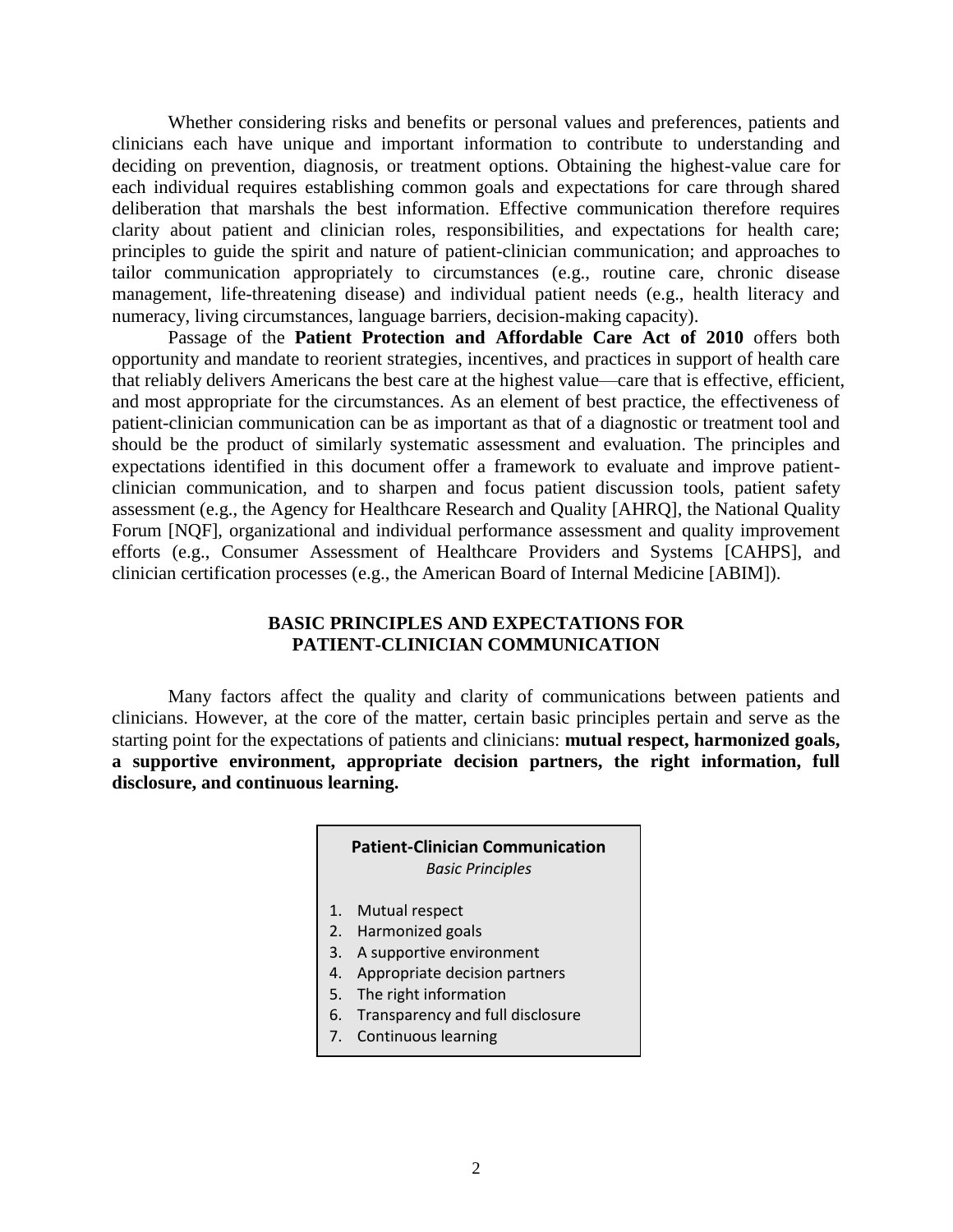Drawing from these principles, the basic individual and mutual expectations of both patients and their clinicians can be identified. These expectations are discussed below and summarized in the accompanying box.

## **1. Mutual respect**

- *Each patient (or agent) and clinician engaged as full decision-making partners*. Communication should seek to enhance health care decision making through the exchange of information and by supporting the development of a partnership relationship whenever possible—based on trust and focused on the whole patient. This includes considering psychosocial needs, identifying and playing to the patient's strengths, and building on past experience to meet immediate needs and anticipate future concerns.
- *Respect for the special insights that each brings to solving the problem at hand*. Information exchange should be characterized by listening, inquiry, and facilitation that is both active and respectful on the part of both the patient and the clinician. Information needs include patients' ideas, preferences, and values; living and economic contexts that may affect patients' health or decision making; the basis and evidence for alternative choices and recommendations; and uncertainties related to the proposed course of action.

## **2. Harmonized goals**

*Common understanding of and agreement on the care plan*. Full understanding—to the extent practicable—of care options and the associated risks, benefits, and costs, as well as patient preferences and expectations, should lead to an explicit determination of the shared agenda and goals. Factors should include health, lifestyle, and economic preferences and should accommodate language or cultural differences and low health literacy.

## **3. A supportive environment**

- *A nurturing and secure services environment*. The success of the care plan depends on the attention paid in the service setting to patient culture, skills, convenience, information, costs, and implementation of the care decision.
- *A nurturing and secure decision climate*. The comfort and ability of the patient and clinician to speak openly is paramount to discussion of potentially sensitive issues inherent to many health decisions.

## **4. Appropriate decision partners**

*Clinicians, or clinician teams, with skills appropriate to patient circumstances*. With increasingly complex problems, and time often a factor for any individual clinician, it is important to ensure that the patient has access to clinicians with skills appropriate to a particular encounter; that, as indicated, alternative clinician opinions are embraced; and that provisions are made for the communication needed among all relevant clinicians.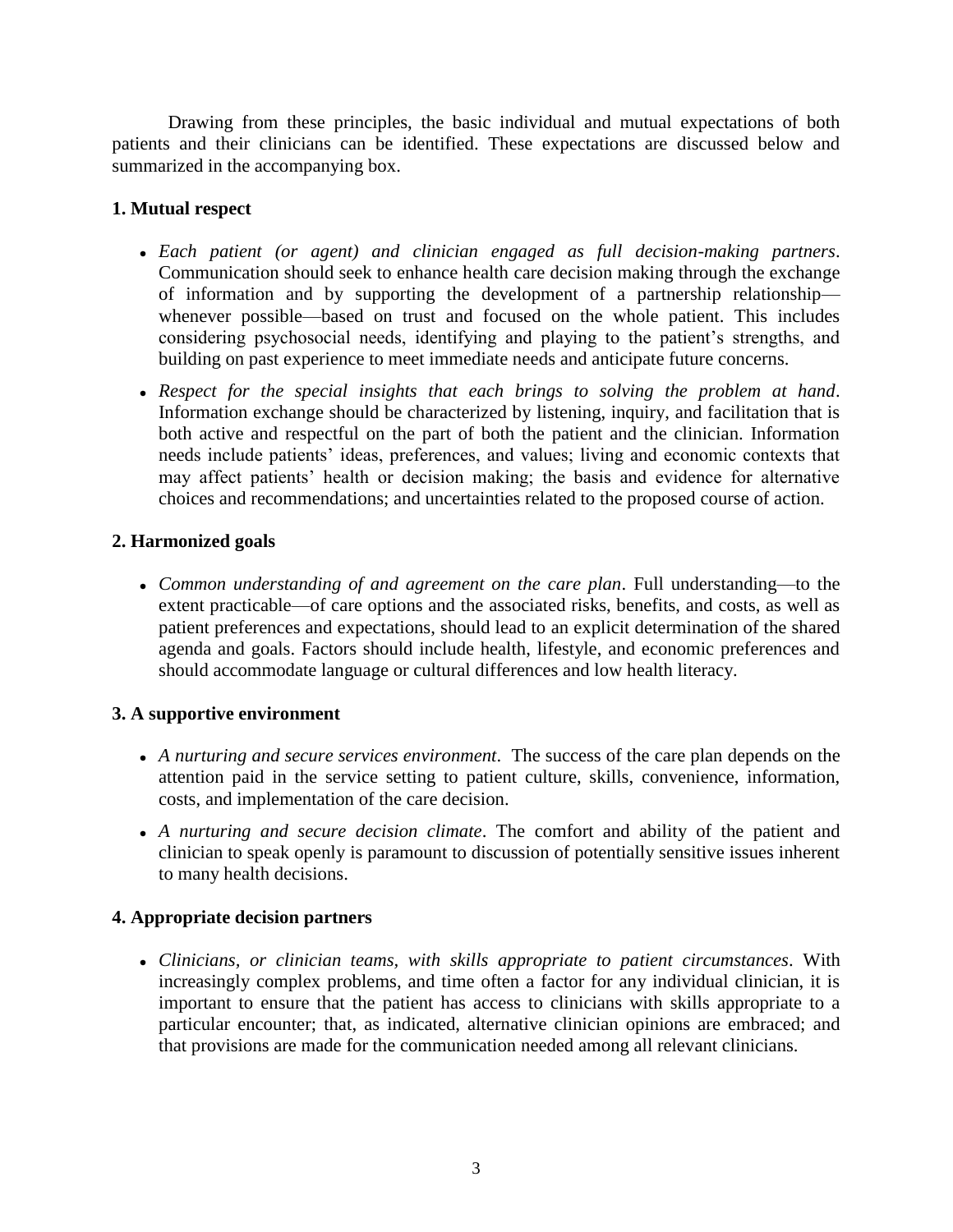*Assurance of competence and understanding by patient or agent of the patient*. Understanding by both patient and clinician is crucial to arriving at the most appropriate decision. Understanding of patient options is important: how specific they are to circumstances; the associated risks, benefits, and costs; and the needed follow-up. If indicated, an appropriate family member or similar designee should be identified to act as the patient's agent in the care process.

## **5. The right information**

- *Best available information at hand, choices and trade-offs thoroughly discussed*. The starting point for shared decision making should be the sharing of all necessary information. When working collaboratively to craft an appropriate care plan, clinicians should provide evidence concerning risks, benefits, values, and costs of alternative options. All options should be discussed to bring out patient preferences, goals, and concerns and to explicitly consider the impact of various options on these issues.
- *Presentation by patient of relevant perceptions, symptoms, personal practices*. The clinician's appreciation and understanding of patient circumstances depends on accurate sharing by the patient of perceptions, symptoms, life events, and personal practices that may have a bearing on the condition and its management.

## **6. Transparency and full disclosure**

- *Candid and explicit acknowledgment to patient of limits in science and system*. A basic element of the care process is comprehensiveness and candor with respect to the limits of the evidence, delivery system constraints, and costs to the patient that may affect the range of options or the effectiveness of their delivery.
- *Patient openness to clinician on all relevant circumstances, preferences, medical history*. Only by understanding the patient's situation can the most appropriate care be identified. Patient and family or agent openness in sharing all relevant health and economic circumstances, preferences, and medical history ensures that decisions are made with complete understanding of the situation at hand.

## **7. Continuous learning**

- *Effective approach established for regular feedback on progress*. Identification and implementation of a system of feedback between patients and clinicians on status, progress, and challenges is integral to the development of a learning relationship that is flexible and can adapt to changing needs and situations.
- *Established periodicity for course assessment and alteration as necessary*. Early specification of treatment strategy, expectations, and course correction points is important for ongoing assessment of care efficacy and to alert both clinician and patient to possible need for care strategy changes.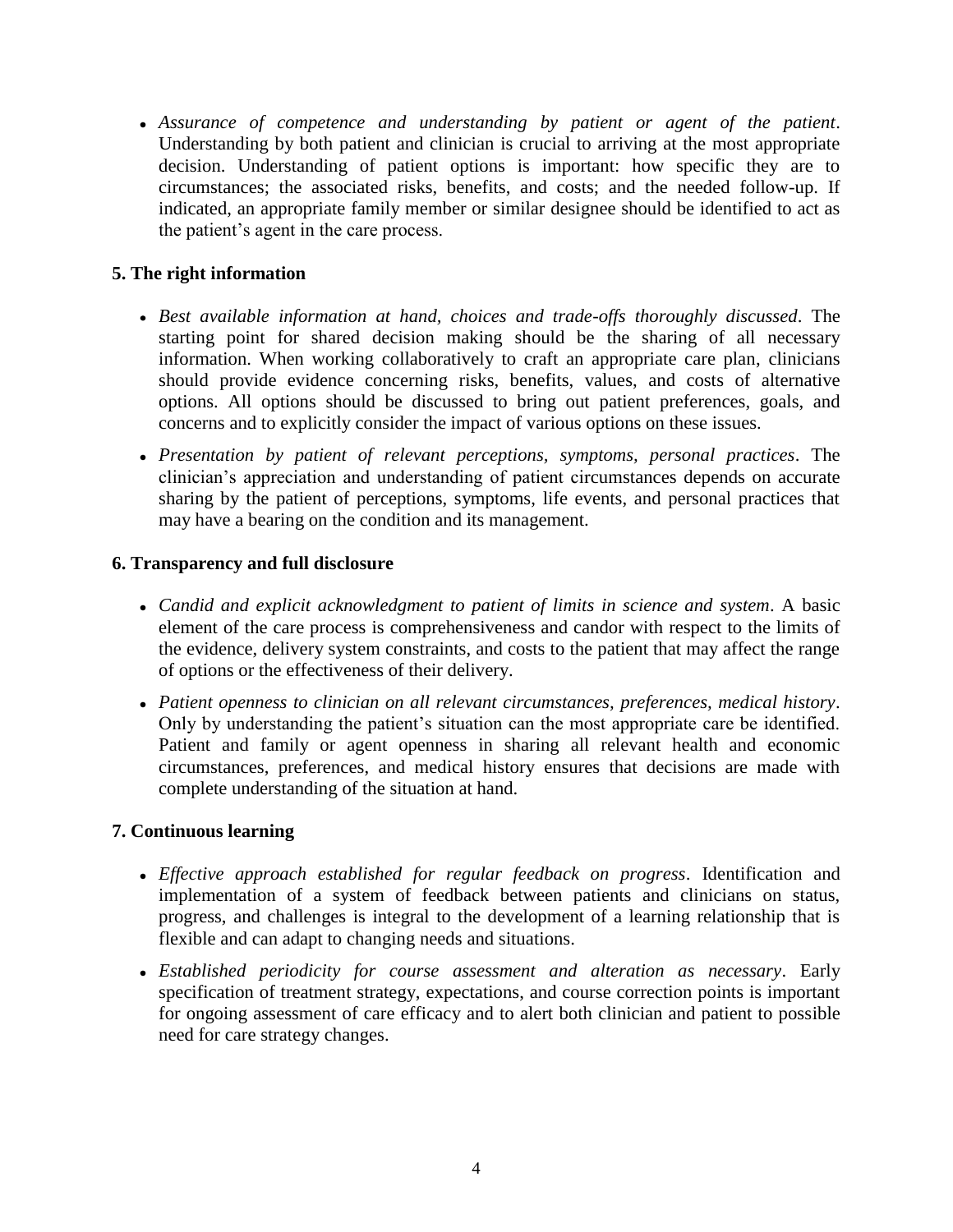#### **Expectations**

#### **1. Mutual respect**

- Each patient (or agent) and clinician engaged as full decision-making partners.
- Respect for the special insights that each brings to solving the problem at hand.

#### **2. Harmonized goals**

Common understanding of and agreement on the care plan.

#### **3. A supportive environment**

- A nurturing and secure services environment.
- A nurturing and secure decision climate.

#### **4. Appropriate decision partners**

- Clinicians, or clinician teams, with skills appropriate to patient circumstances.
- Assurances of competence and understanding by patient or agent of the patient

#### **5. The right information**

- Best available evidence at hand, choices and trade-offs thoroughly discussed.
- Presentation by patient of relevant perceptions, symptoms, personal practices.

#### **6. Transparency and full disclosure**

- Candid and explicit acknowledgement to patient of limits in science and system.
- Patient openness to clinician on all relevant circumstances, preferences, medical history.

#### **7. Continuous learning**

- Effective approach established for regular feedback on progress.
- Established periodicity for course assessment and alteration as necessary.

## **TAILORING IMPLEMENTATION TO NEED AND CIRCUMSTANCE**

These principles and expectations offer general guidance for successful patient-clinician communication. Moderating factors or constraints present in individual circumstances require certain tailored approaches and expectations for a particular visit—still with the aim of maximizing faithfulness to these principles to the fullest practical extent. Examples of such considerations include: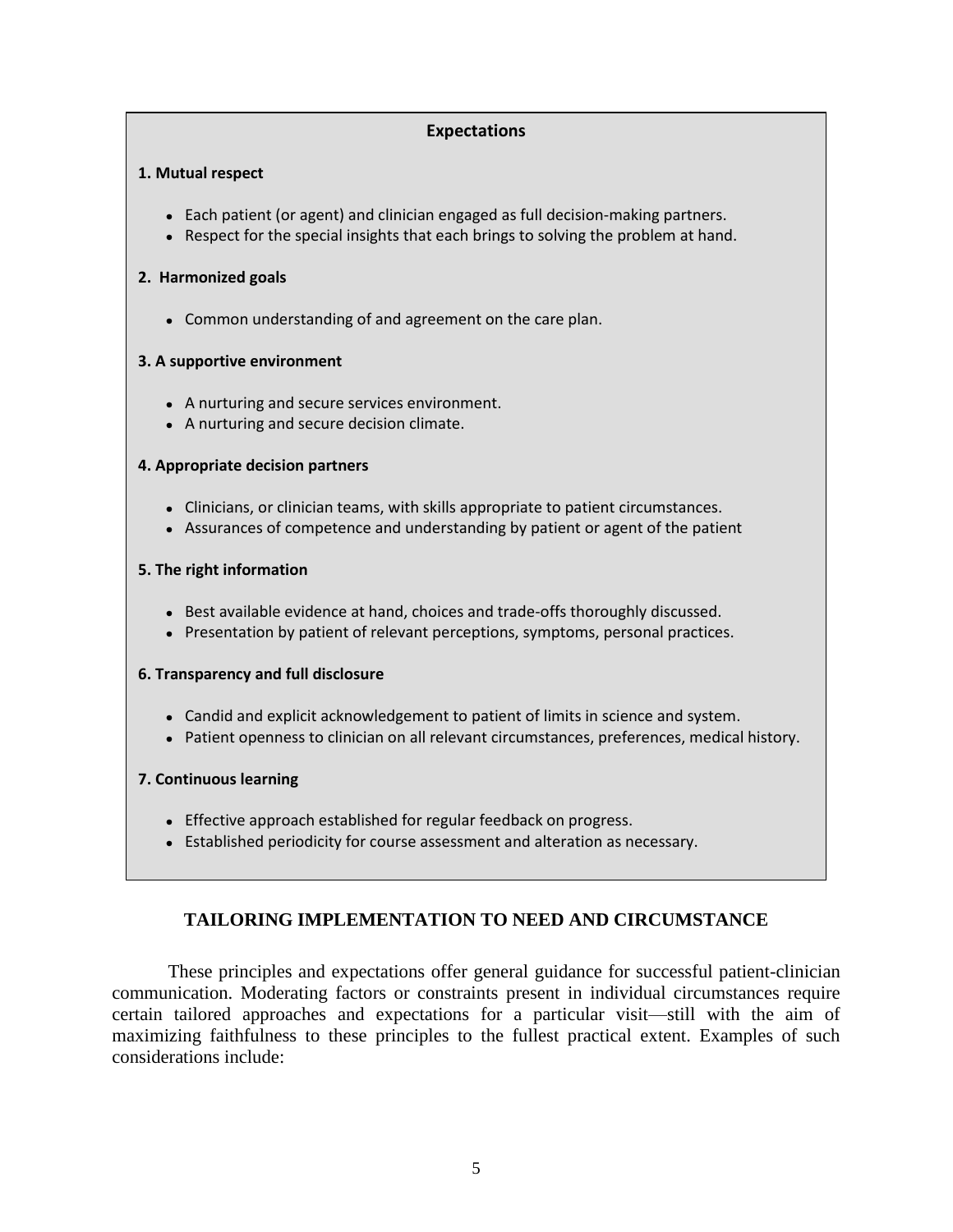#### **Visit reason**

- Prevention
- Chronic condition management
- Acute or urgent episode

## **Decision characteristics**

- Number of decisions to be made during the visit
- Certainty, uncertainty, and relevance to the available evidence
- Decisions related to a preference-sensitive arena or choice
- Access to and use of the Internet

## **Patient characteristics**

- Functional capacity (level of physical or mental impairment)
- Communication capacity (language, literacy/numeracy, speech disorder)
- Receptivity (motivation, incentives, activation, learning style, trust level)
- Support (skilled family or other caregiver, financial capacity)
- Living situation (housing, community, grocery, pharmacy, recreation, safety)

## **Clinician and practice characteristics**

- Patient volume and complexity
- Patient support systems (language aids, interpreters, physical space, digital capacity)
- Decision support systems (digital platform, information access, decision guidance)
- Professional team profile and culture
- Condition-specific skill network and referral follow-up systems
- Reimbursement and other economic barriers

## **DEVELOPING THE TOOLS AND PROCESSES FOR ADAPTIVE TARGETING**

As touchstone reference points for patients and clinicians, the principles and expectations presented here are vital to achieving the full measure of potential health outcomes and value from care delivered. But achieving that potential requires intent, commitment, and creativity in developing the tools and processes for adaptive targeting in the myriad conditions and circumstances found in different health care settings. Noted below are questions that may stimulate thought, conversation, and innovative approaches to their successful implementation in various settings and circumstances.

## *For clinicians and health care organizations*

- How are we doing now with respect to the principles and expectations?
- For which of them is our current culture and practice pattern most challenging?
- What initial steps might be good starting points for systems changes necessary?